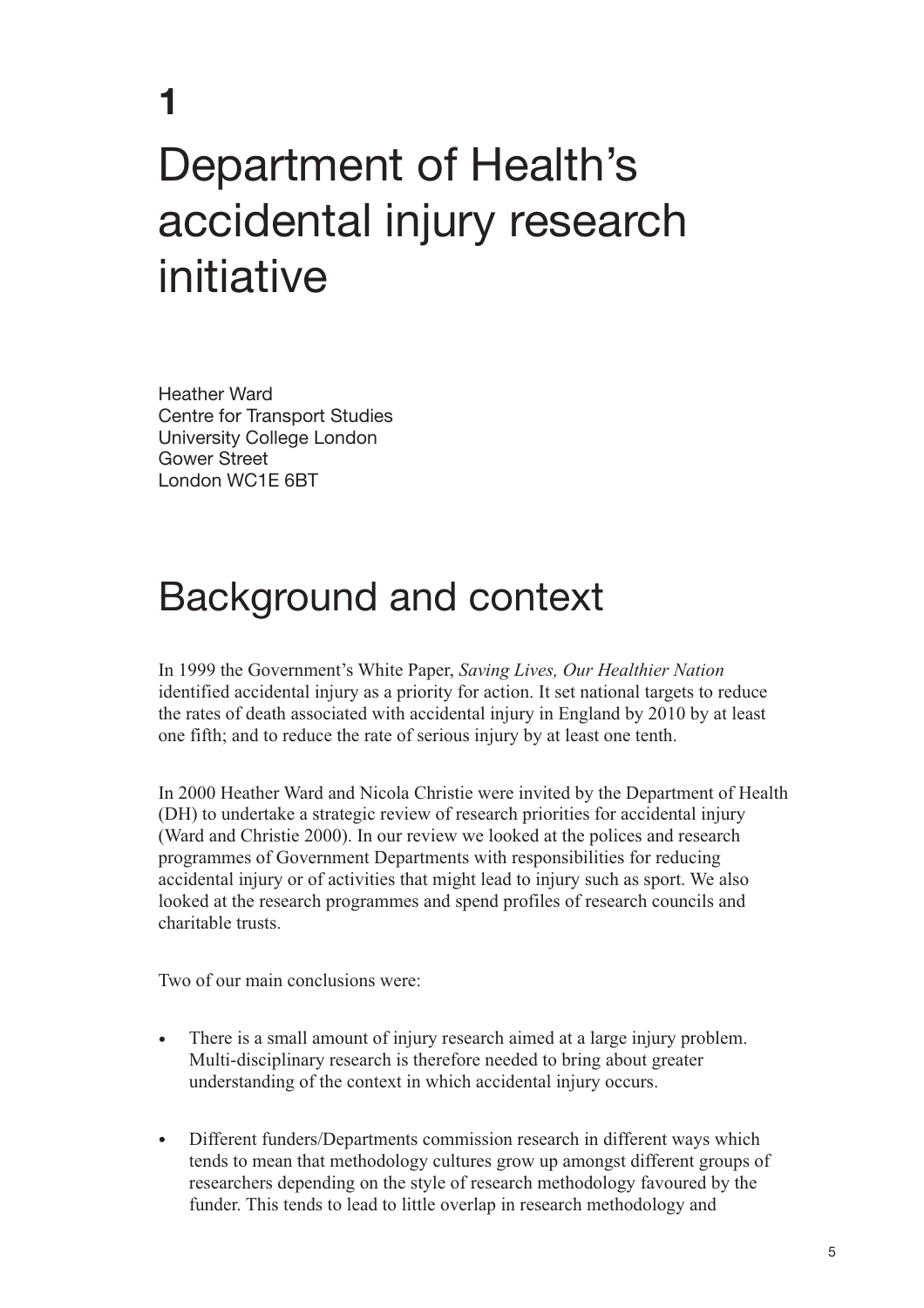dissemination practice between different groups of researchers engaged in injury prevention work, which is a barrier to increasing the capacity to take forward a multi-disciplinary research agenda.

### **The burden of injury**

Accidental injury is a leading cause of death and disability in the UK. The following figures illustrate the scale of the problem and the room for improvement; the fact that the burden of accidental death and injury is disproportionately heavy on the most disadvantaged in society; and that the costs to individuals, to the NHS, and to society of these deaths and injuries are considerable (DH 2002).

- Injury is the leading cause of child death in England and Wales. In the period 1998–2000 in England, 1003 children aged 0–14 years died as a result of accidental injury.
- Falls  $(62\%)$ , road traffic accidents  $(12\%)$ , fire  $(3\%)$  and suffocation  $(3\%)$  cause the largest number of fatal injuries in older people.
- There were 320,283 road accident casualties in Great Britain in 2000, of whom 16,184 were child pedestrians (0–15 yrs), and 5,832 were older pedestrians (60yrs and above).
- There were some 4,000 accidental deaths in the home in 1999. Half were adults of working age (15–64 yrs).

The burden of accidental death and injury is disproportionately heavy on the most disadvantaged in society.

- Residential fire deaths for children are 15 times greater for children in social class V compared to those in social class I.
- Child pedestrian deaths are 5 times greater.

There is a variation between the sexes for falls with the female death rate being 1.5 times the male death rate for older people. There is little evidence that rates of falling increase with deprivation.

The death rate in domestic fires is 2.7 times the death rate for all ages where there is evidence of a social gradient with fires more likely to occur in lower income and rented households (Measuring and Monitoring Injury Working Group report, DH 2002).

The cost to individuals, to the NHS, and to society of these deaths and injuries is considerable.

• The estimated cost to the NHS in England of injury in 2000–1 (including poisoning and intentional injury) is £2.2 bn.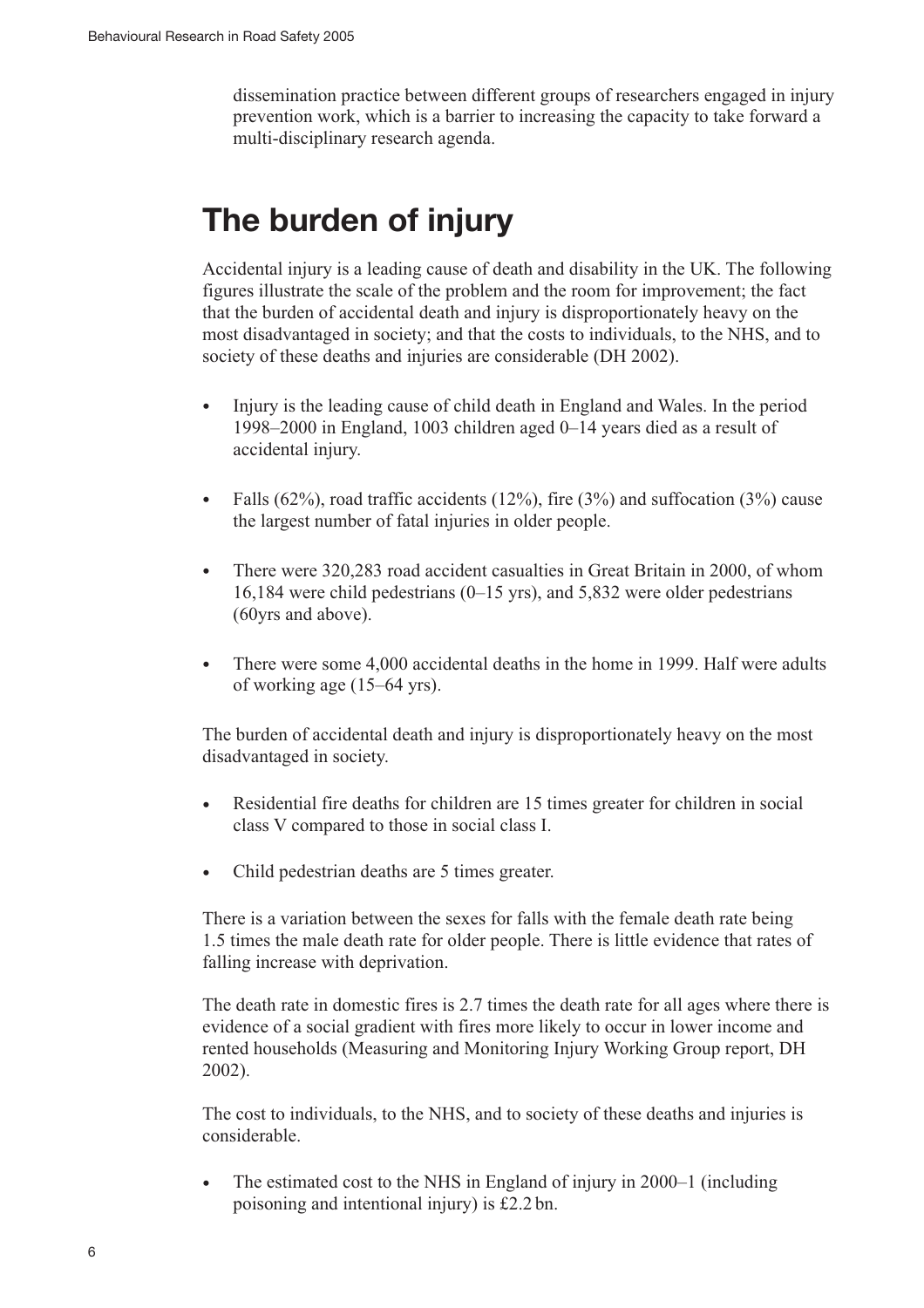- The estimated value of preventing road traffic accidents in Great Britain in 2000 was  $f12.2$  bn.
- The cost to society of home accidents in the UK was estimated in 1996 as £25 bn pa.

### **The accidental injury task force**

Arising from a commitment in the white paper, *Saving Lives, Our Healthier Nation*, an Accidental Injury Task Force was set up to advise on how the targets within it should be achieved. Its report to the Chief Medical Officer, *Preventing Accidental Injury – Priorities for Action*, was published in October 2002 (DH 2002). It was endorsed by five Government Departments, in addition to Health, reflecting the spread of responsibilities across Government for preventing accidental injury and the need for co-ordinated action:

- Department for Transport (Df T) responsible for road safety;
- Office of the Deputy Prime Minister (ODPM) responsible for fire safety;
- Department of Trade and Industry (DTI), responsible for consumer safety;
- Department for Work and Pensions (DWP) responsible for health and safety at work; and
- Department for Culture, Media and Sports (DCMS) responsible for sport.

The Task Force Report identified a number of key programmes already in place across Government to improve safety on the roads, at home and at work, but recommended that more concerted effort was needed to achieve sustained reductions in injury.

In line with Department of Health priorities the Task Force focused on children and young adults (0–15 and 16–24 years), and older people (defined as 60 years and over for the purposes of the Task Force's remit), and recommended that interventions to prevent accidental injury should be targeted, in particular, at areas of health inequalities.

The Task Force adopted two population groups for priority attention:

- Children and young adults, and
- Older people.

The burden of injury is greatest for falls by older people. The next highest burden is road accidents followed by dwelling fires; both affect the young and the old. In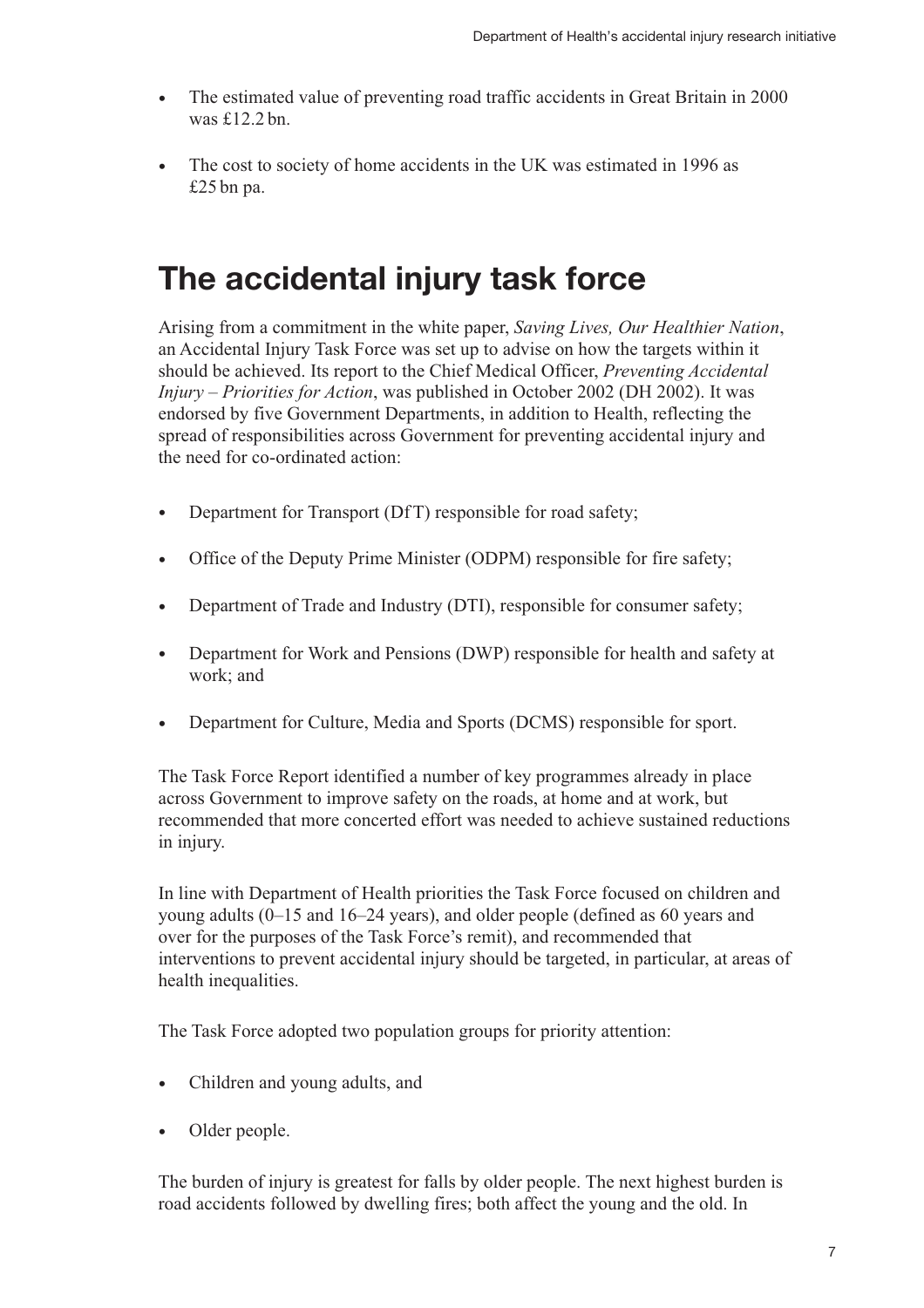headline terms, the intervention areas which have the scope to make the biggest impact in the short-term are as follows:

| <b>Priority Areas</b> | <b>Headline Interventions</b>                                                                                                                                                                                                                                                       |
|-----------------------|-------------------------------------------------------------------------------------------------------------------------------------------------------------------------------------------------------------------------------------------------------------------------------------|
| Falls at or near home | 1. Referral of individuals to a falls prevention programme<br>2. Targeted exercise programmes for falls prevention<br>3. Prevention and treatment of osteoporosis<br>4. Home safety checks*                                                                                         |
| Road accidents        | 1. 20 mph speed limits in areas of higher pedestrian activity<br>2. Local child pedestrian training schemes and safe travel<br>plans<br>3. Systematic road safety intervention in inner city areas<br>4. Advice and assessment programmes for elderly car drivers                   |
| Dwelling fires        | 1. Installation of smoke alarms by fire brigades<br>2. Home fire risk assessments, safety checks and escape plans*<br>3. Target deprived groups, particularly children and older people<br>in privately rented and temporary accommodation, and<br>households in which people smoke |
| Play and recreation   | 1. Increase number of children undertaking cycle training and<br>wearing cycle helmets<br>2. Produce guidelines for safety in children's sports<br>3. Strengthen risk and safety education in schools                                                                               |

\* scope to combine the two. Source: (DH 2002)

The report recommended that these interventions should be targeted in particular at areas of health inequality.

The report also identified priority areas for action in the longer term. These included young car drivers and passengers, sports injuries, injuries at work, and home and leisure injuries.

### **The need for research into accidental injury and its prevention**

The research gaps identified in the Task Force Report have been supplemented by more recent work. This includes the reports of Towner et al (2004) and the Task Force's own Working Group Reports into children and young people, older people, and measuring and monitoring injury.

In 2003 Heather Ward produced a scoping report on a possible accidental injury research programme for the Department of Health's Policy Research Programme. The research agenda developed for injury prevention took into account:

- the burden of injury;
- Government priorities and initiatives;
- possible opportunities for cross-Departmental collaboration;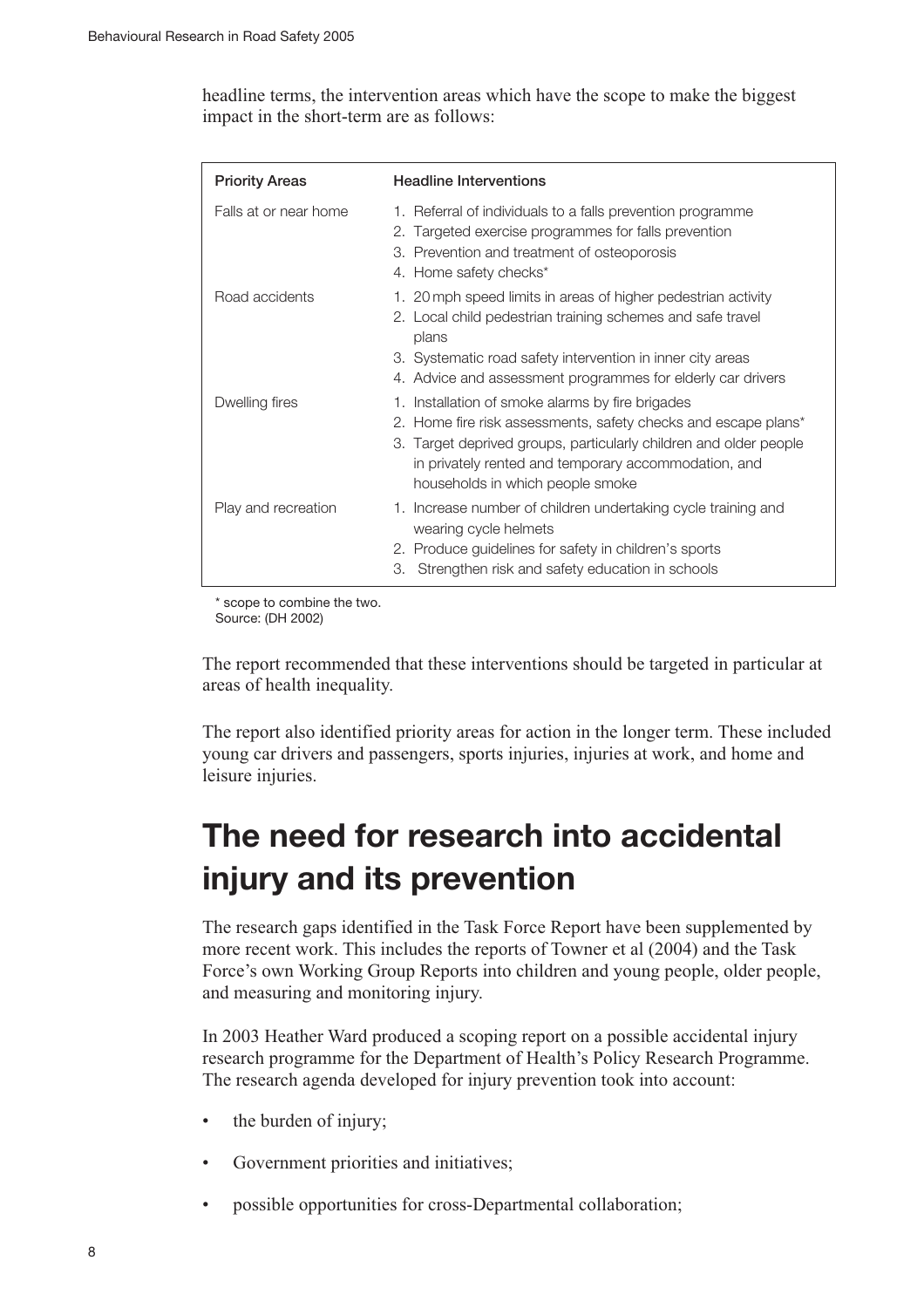- research capacity within Britain; and
- budget.

Many gaps in existing knowledge were identified over a wide range of subjects. Three main themes were identified and suggestions made for research topics that might form the basis of a research programme in injury prevention.

- Inequalities in deaths and injuries from accidents
- Staying healthy, protecting health and reducing risk
- Framework for delivery and developing infrastructure

During 2003 discussion were held with people within the Department of Health with various policy responsibilities in the priority areas. In October 2003 the following research programme worth about £2 m over about four years was put out to tender.

### **The research programme**

Across the initiative as a whole two population groups were prioritised:

- Children and young adults  $[0-14$  and  $15-24$  years];
- Older people [primarily 60 years and over, but the most appropriate age ranges to be determined by specific research questions].

*Overarching Issues* There were three overarching issues that the DH wanted addressed within the initiative:

*Inequalities* in accidental injury and death within these population groups

The burden and cost to society and individuals of accidental injury are important to estimate. Interventions to prevent accidental injury not only need to work but they have to be of a *cost* that is commensurate with the burden of injury and the ability of the intervention to reduce it.

The DH was interested in drawing out any lessons for public policy on increasing *physical activity* for children and young adults, and older people, in ways that do not increase the level of injury.

Ten topics were identified under three streams and the academic community was asked in open tender to bid for work under these headings. The next section has a brief description of each topic areas the DH wished to be covered.

### **Stream 1: Children and young adults**

#### **Topic 1: Injury trends and social gradients**

More information and analysis of injury trends and social gradients is fundamental to our understanding of the problem of inequalities in accidental deaths and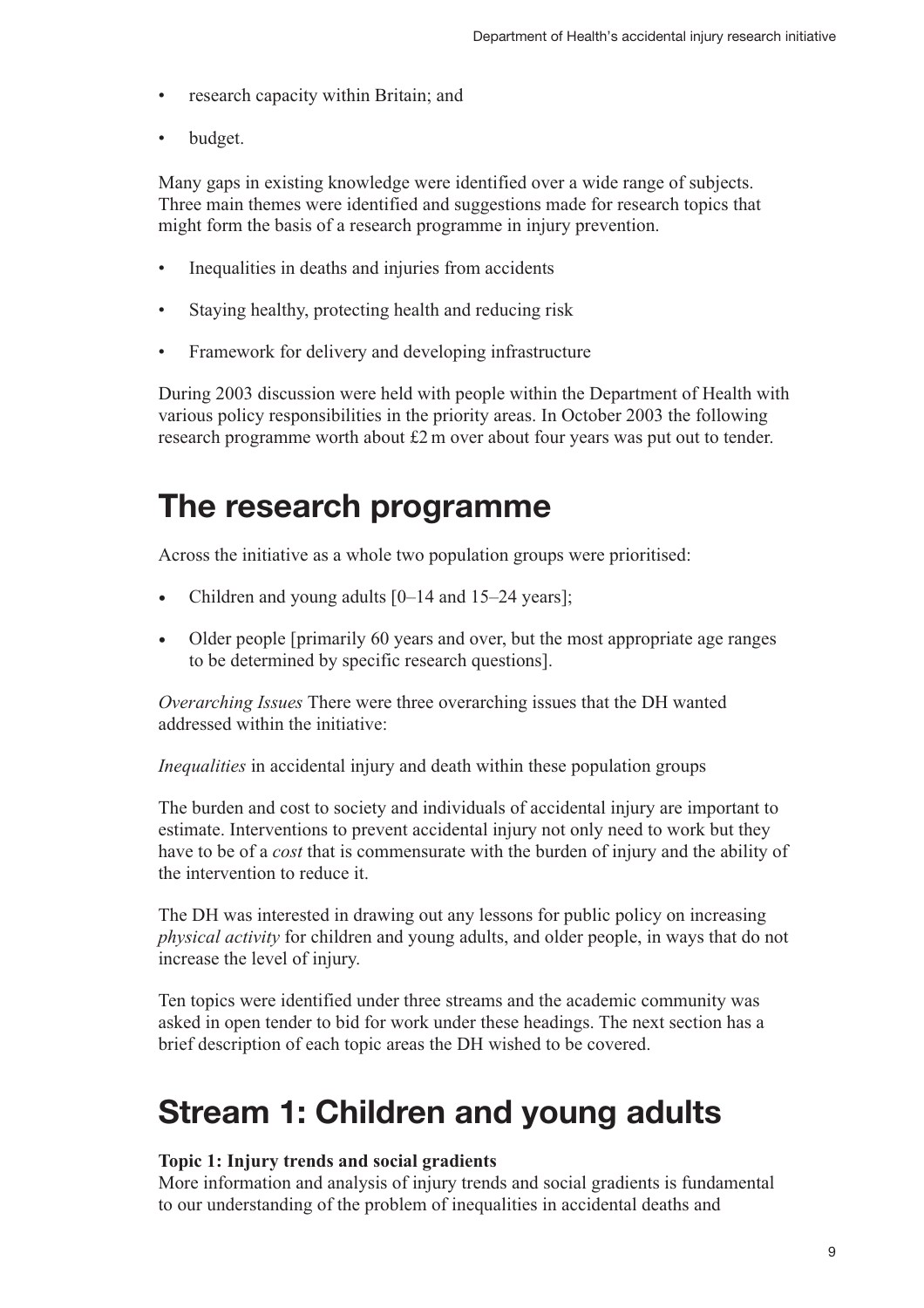injury among children and young adults, and where interventions need to be targeted.

Research is needed to examine trends over time in accident mortality and morbidity rates among children and young adults aged 0–24 years by social and ethnic group, with respect to a range of causes of accidental death and injury and a range of injury severity. There is a need to identify where social gradients are steep, where they are not and where they can be levelled. There is also a lack of knowledge about geographic variations in accidental injury rates.

### **Topic 2: Developing the evidence base on interventions that are effective in reducing inequalities in childhood injury**

There is a gap in existing knowledge about interventions that are effective in reducing inequalities in childhood injury.

Research is needed which develops and evaluates the acceptability and effectiveness of new interventions for reducing inequalities in childhood injury, or evaluates existing ones that have proved effective with different target populations.

#### **Topic 3: Reduction of risk for young children in the home environment**

In order to inform interventions for risk reduction greater understanding is needed about the relationship between exposure to risk, social disadvantage and injury occurrence for young children in the home environment. This includes gaining better understanding about parents' perceptions of child risk and the examination of ways in which children are supervised in the home environment and the effects of this on accidental injury occurrence (e.g. falls, burns and scalds, poisoning, drowning, farm accidents).

An assessment framework needs to be developed for professionals to use in assessing environmental and personal risk of accidental injury in a more systematic way; and strategies need to be devised for risk reduction that professionals can develop into programmes for working with families to reduce risk (e.g. reducing exposure to the hazard and increased supervision).

### **Topic 4: Systematic review of 12–14 and 15–24 year olds in relation to accidental injury and risk taking behaviour**

There is an urgent need to update existing knowledge of the relationship between accidental injury occurrence and risk taking behaviour amongst young people. This information is needed to inform the development of intervention strategies that are more appropriate to these age groups, and sub-groups within them, and to allow strategies to be tailored to the different patterns of risk taking behaviour. Of interest is the drawing out any findings that will help address inequalities in injury amongst young people and where interventions need to be targeted.

A key research question relates to how the pattern of risk taking behaviour, especially outside the home, changes across the years, including the effects of impairment through the use of alcohol, illicit drugs and volatile substance abuse (VSA) on unsafe behaviour and injury occurrence. Little is known about the views and perceptions of young people themselves in terms of how they define, perceive, assess and manage risk taking behaviour in relation to accidental injury.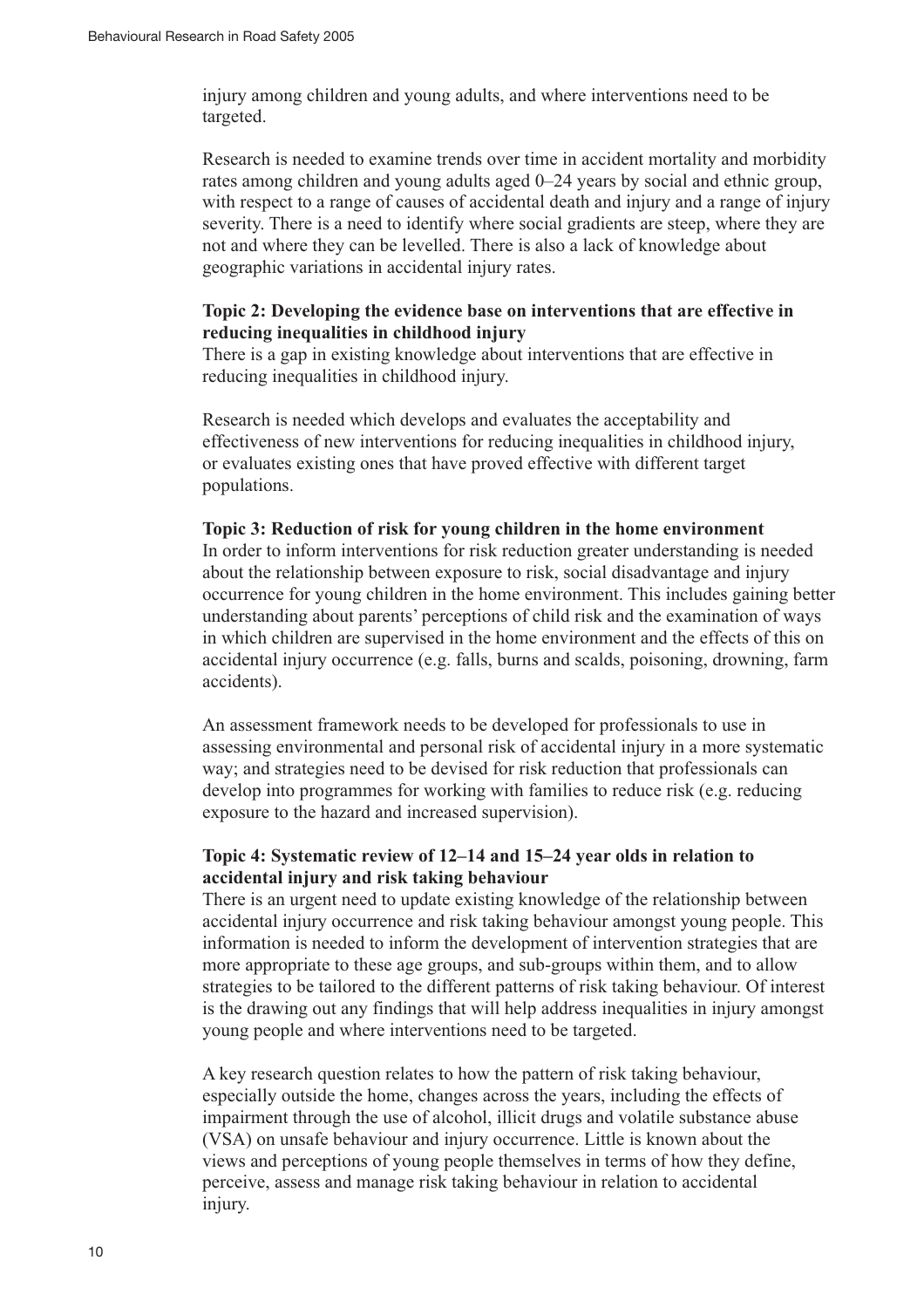### **Stream 2: Older people**

### **Topic 5: Inequalities**

There is little research evidence available in the area of older people and inequalities in injury occurrence, mainly because information on factors such as social class, deprivation and ethnicity is not routinely collected. Also, because there is debate about the concept of social class amongst groups that are largely retired from paid work. More information and analysis of trends is fundamental to our understanding in this area of accidental injury and to focusing our preventive efforts.

Research is required to examine trends in accident mortality and morbidity rates and to investigate the association (if any) between accidents and factors such as social class, deprivation and ethnicity amongst older people aged 50 years and over. One of the areas in which some methodological work is needed is around the concept of social class for those who have retired from paid work.

### **Topic 6: Compliance with effective interventions to reduce falling and fractures**

The aim of Standard Six of the National Service Framework for Older People is to reduce the number of falls which result in serious injury and ensure treatment and rehabilitation for those who have fallen. To help achieve this aim a greater understanding is needed of why individuals may resist acceptance of, or fail to comply consistently with, falls injury prevention strategies and programmes (all types, including environmental modification) together with the identification of opportunities and barriers to implementing successful and acceptable falls injury prevention programmes.

**Topic 7: Development of acceptable and effective strategies to reduce falling and fractures for older people with cognitive impairment and/or dementia** A greater understanding is needed about how to reduce falling and fractures for older people with cognitive impairment and/or dementia. Those in hospital, nursing and residential home settings are especially at increased risk for falls and of sustaining a major injury, such as a fracture, as a result.

There is a need to review the evidence base for evidence of interventions shown to be effective in terms reducing the incidence of falling and the incidence of fractures for individuals with cognitive impairment and/or dementia. This can then lead to the development and testing of effective and acceptable prevention strategies to reduce the risk of falling and incidence of fractures in older people with cognitive impairment and/or dementia in hospital, nursing and residential home settings.

### **Stream 3: Developing the infrastructure**

### **Topic 8: Definition of severity of injury**

The lack of an agreed definition of severity of injury is hampering progress on developing evaluation methodologies for injury prevention programmes. Without an agreed definition it is difficult to assess adequately the burden of injury except for death. National and international collaboration work is in progress on developing an agreed definition of severity of injury. What is needed is to draw on this to identify a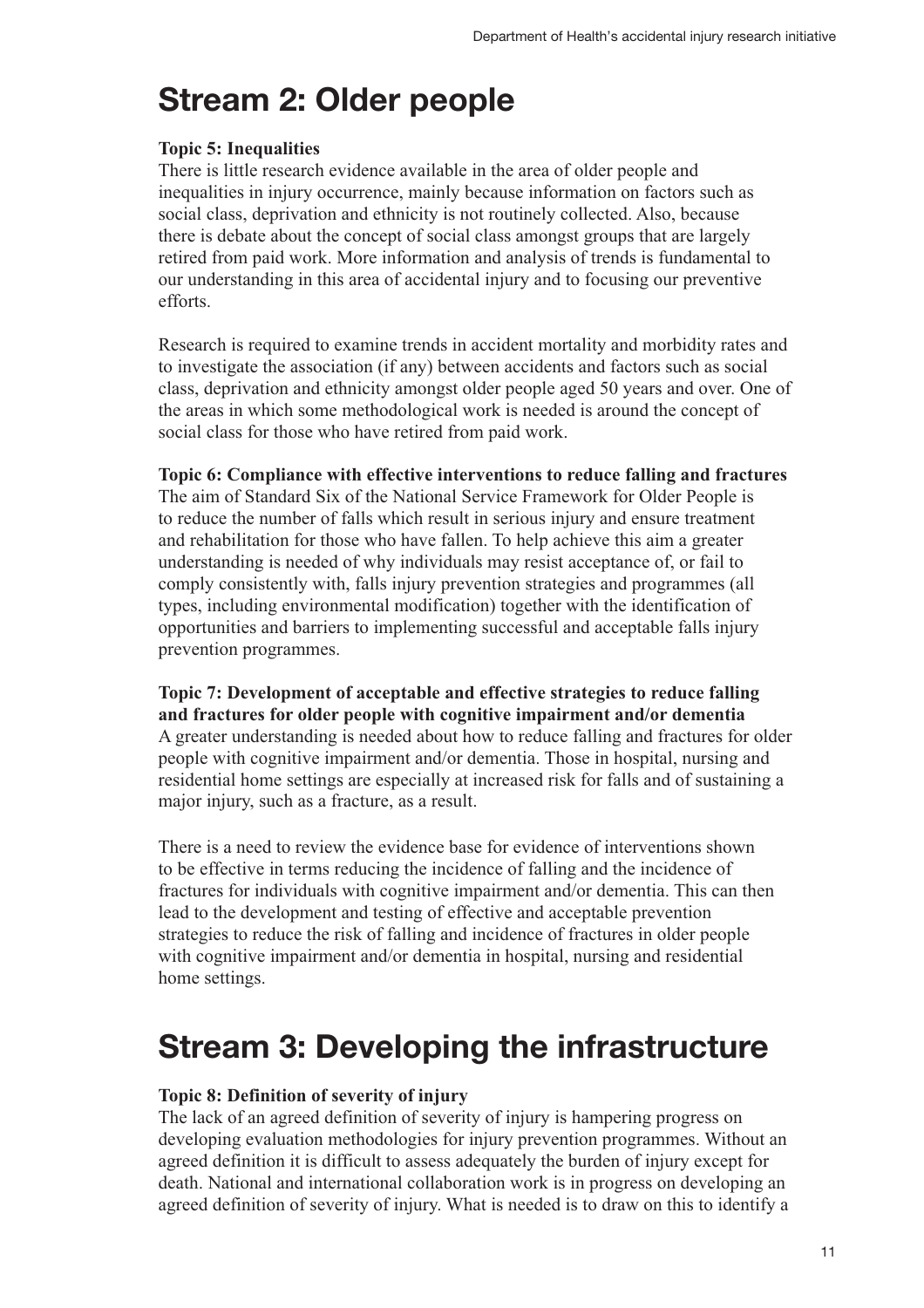suitable definition of severity for use in UK injury prevention programmes that is independent of length of stay in hospital.

Any definition of severity would involve consultation with leading practitioners, surveillance agencies, Government policy officials and academics in the UK and would need to be applied to routinely collected data sources (e.g. DH's Hospital Episode Statistics [HES] database), based on the information currently collected by these sources.

#### **Topic 9: Assess the burden of accidental injury**

One of the reasons why accidental injury is not given the attention commensurate with its size as a problem is because we do not have an adequate account of the burden of injury to compare with other public health threats. Broad estimates would be helpful to policy makers and practitioners for decision-making, planning and prioritising at both the national and local levels.

New research is required to assess the burden of accidental injury on the basis of its occurrence, longer-term consequences, and its costs to individuals and society including the NHS and Personal Social Services. Broad estimates are needed of the burden of injury to the young  $(0-24 \text{ years})$ , to adults  $(25-59 \text{ years})$  and to older people (60 years and over) using internationally recognised methods, including Quality Adjusted Life Years (QALYs), as this would aid comparison with other major public health threats in England.

#### **Topic 10: Injury related disability**

We have insufficient knowledge about the types of accidental injuries that lead to disability, and the level and extent of disability that follows. This includes needing to know more about the proportion of injuries that lead to significant disability as opposed to those that do not. It is important to increase knowledge in these areas so that preventive interventions can be targeted at injury types that result in long term disability.

Research is needed to increase the evidence base about the types of accidental injuries that lead to disability and the level and extent of disability that follow. We also need to know about the proportion of injuries that lead to significant disability as opposed to those that do not. This increased knowledge should lead to recommendations about practicable ways of improving the capture and quality of injury related disability data.

### **Projects funded under the accidental injury prevention initiative**

### **STREAM 1 CHILDREN AND YOUNG ADULTS**

#### **Injury trends and social gradients**

This project will be a secondary analysis of existing data sets including ONS mortality data, Hospital Episode Statistics and the Health Survey for England morbidity data and DfT travel survey data. These will be analysed using census denominators to identify social classes, regional, and (where possible) ethnic group injury rate trends.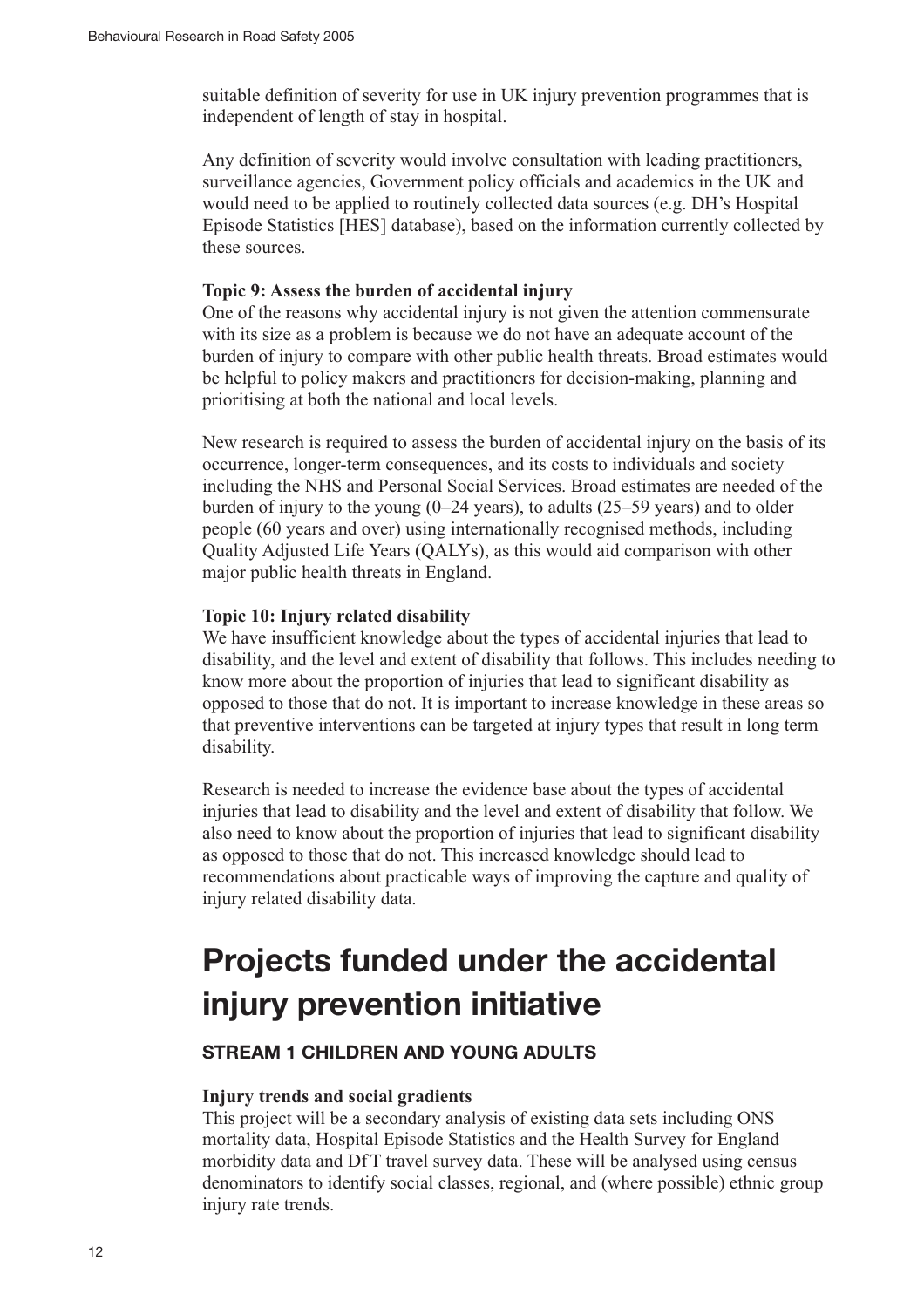**Application:** Through identifying where gradients have narrowed or widened over the last 10 years, findings from this project will contribute to our understanding of how recent health and social policies have successfully addressed inequalities in injury rates, where work still needs to be done, and what priorities for action should be identified. Work on relating injury rates to exposure to risk in the area of transport injuries will inform the debate about the most appropriate interventions to develop. In tandem with outputs from the other projects in the programme (in particular those reviewing interventions), the findings from this study will help inform evidence based policy to address both the burden of accidental injury to the population and those areas of continuing inequalities.

### **Accidental injury, risk taking behaviour and the social circumstances in which young people live: a systematic review**

This study will employ the standard methodology for undertaking systematic reviews: searching; keywording and mapping; data extraction and quality assessment; synthesis and recommendations. Three syntheses will be conducted:

1) describing how young people define, perceive, assess and manage risk taking behaviour in relation to accidental injury and the social context in which they live ('qualitative' synthesis);

- 2) examining the factors or behaviours which are associated statistically with injury amongst young people ('qualitative' and 'quantitative' synthesis);
- 3) a cross-study synthesis which: combines the results from 1) and 2) in order to identify strategies for future interventions; identifies the strategies in key areas which have been evaluated and where there are research gaps; quantifies the need and extent of injuries in these areas.

**Application:** This systematic review will provide greater clarity about who is most at risk, what they are at risk of, the factors which are associated with increased or decreased risk and how social, cultural, material and psychological factors interact. Gaining insights from the perspectives of young people themselves offers the potential to develop new strategies for acceptable and relevant interventions.

**Neighbourhood and household influences on injuries to preschool children** Injuries caused by accidents are a particular problem in young children and children's injury rates vary considerably from place to place. Low-income neighbourhoods have higher child injury rates than high-income neighbourhoods, and recent research suggests that only part of the difference is due to variations in the social, economic and demographic composition of local populations.

The Avon Longitudinal Study of Parents and Children (ALSPAC) will be used which relates to about 14,000 children born in 1991 and 1992 and subsequently followed up to track their progress, health and changes in their family circumstances. Multilevel modelling will be used to identify family and neighbourhood characteristics that explain variations in injury rates between children and between different parts of the Bristol region. Family characteristics include housing characteristics and safety behaviour together with income, the number of children and adults in the household and the age of the parents. Neighbourhood characteristics will include the average level of poverty or affluence in the locality, the strength of local social networks and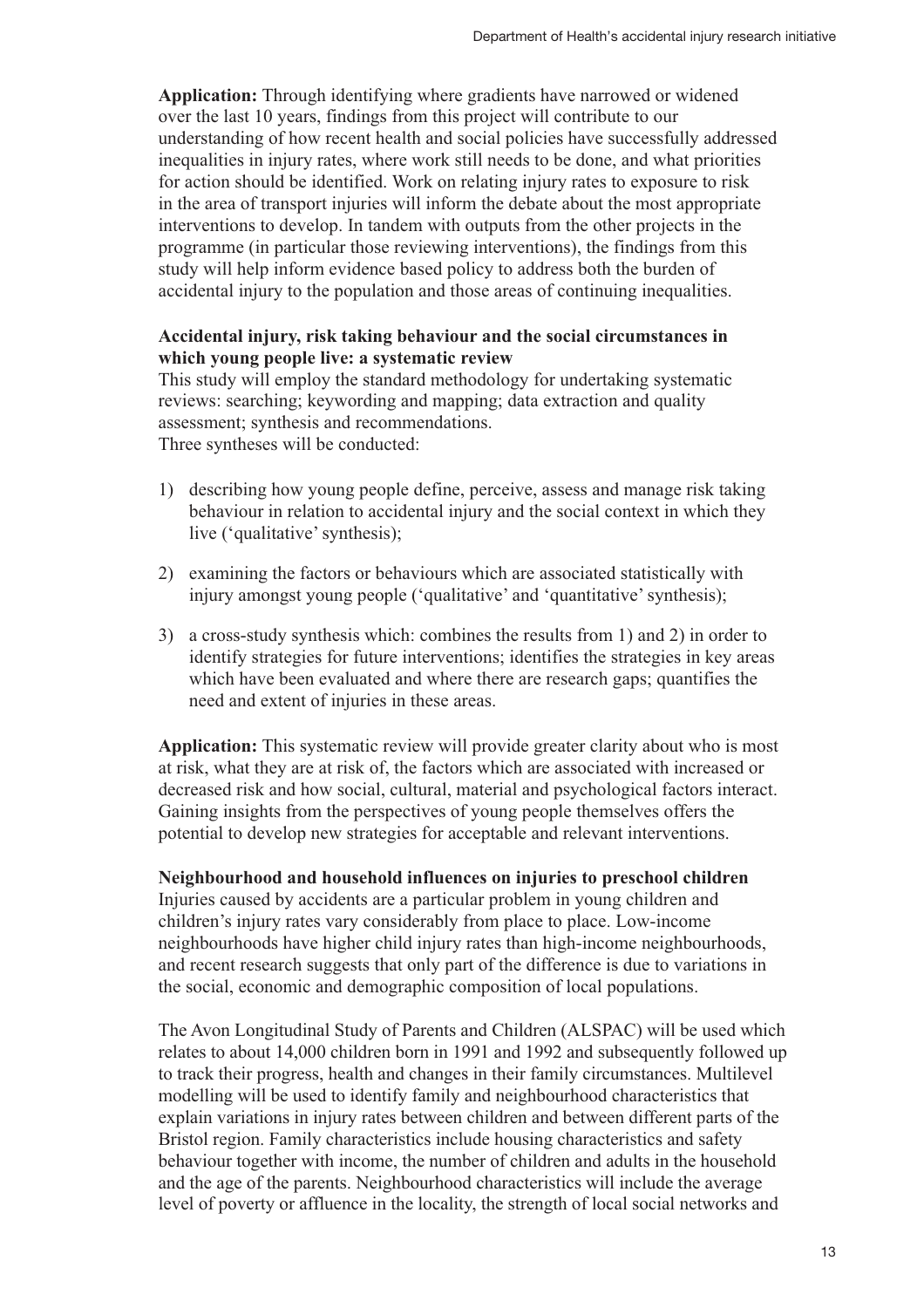the amount of green space. Neighbourhoods in Bristol and its surrounding region will be defined by identifying adjacent small areas with similar social, economic, demographic and ethnic characteristics.

**Application:** A better understanding of how neighbourhoods influence injury risk would enable a more coherent development of policy on both child accident prevention and health inequalities, and help determine whether policy innovations should be focused on families or neighbourhoods.

Local services require this information in order to enable a more cost-effective combination of individual and area based interventions and to guide the design of specific interventions. For example, knowledge of the housing features or community characteristics that confer protection in otherwise poor neighbourhoods would inform community development projects tackling childhood injury.

#### **Environmental and personal risk of accidental injury to young children**

The study will examine these effects both cross-sectionally and longitudinally in a contemporary representative sample – the Avon Longitudinal Study of Parents and Children (ALSPAC) birth cohort. Data on accidents and the use of accident prevention measures in the ALSPAC cohort have been collected when the children were 6, 15, 24, 38 and 54 months of age, and provide a rich dataset to investigate the parental factors which may influence monitoring and supervision (e.g. economic deprivation, family adversity, alcohol/drug use and parental mental health) alongside the child's temperament, development and behaviour, and environmental factors such as housing . To improve our understanding of contemporary parenting, a series of socially representative focus groups will be held in Bristol and surrounding rural areas to gain insight into parent's views on child safety and supervision in the home.

**Application:** Although accidents are the most important cause of mortality and morbidity to young British children, the evidence base is inconclusive with regard to the effectiveness of preventative measures initiated on home visits. An effective UK policy on accident prevention needs more evidence of what actually happens in our homes and how young children are supervised. This research will provide up to date detailed information from a large contemporaneous cohort (ALSPAC), supplemented by the views of parents on current practice in supervising their children, which will be used to develop an assessment framework for use by health professionals on home visits. This framework will be of considerable utility, as it will enable a quick assessment of environmental and personal risk, to target interventions on families most at risk. The final report will incorporate the views and experience of families from ethnic minorities and from deprived urban and rural areas, in recommending relevant and practical strategies for reduction of risk of accidental injury in the home.

### **STREAM 2 OLDER PEOPLE**

### **Systematic review on injury prevention programmes and strategies for older people with cognitive impairment and dementia in hospital and care home settings**

Established Cochrane Methodology will be used for Systematic Review, Where evidence exists of effective interventions to prevent falls or injuries (e.g. medication review, bone strengthening), evidence will be reviewed of interventions which have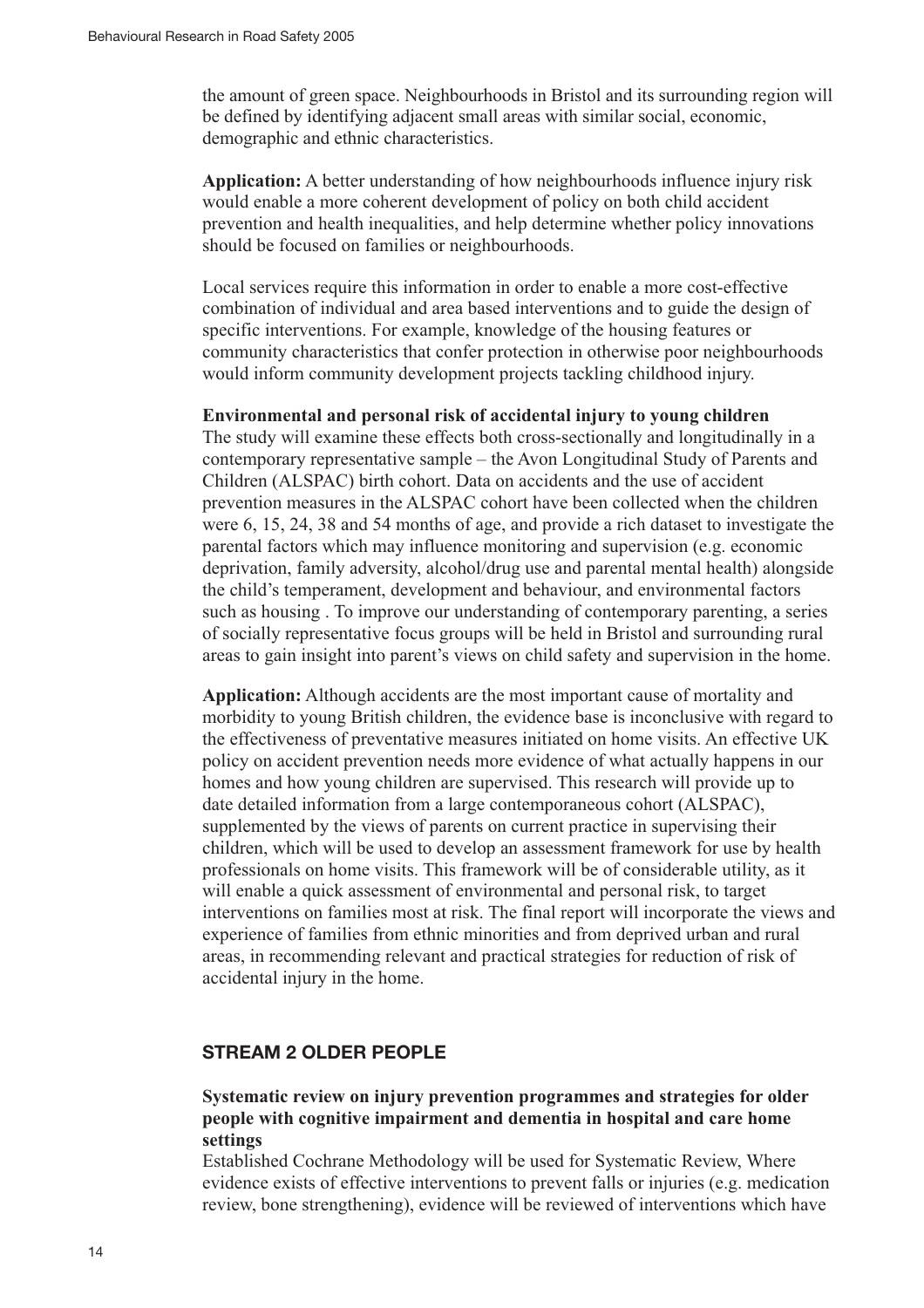improved process in these aspects of care without *per se* reducing falls. Literature review will incorporate legislation, legal precedent and ethical/consent issues around interventions to prevent falls in this group. Cost and cost-effectiveness analysis of interventions will be carried out.

**Application:** The majority of older persons reside in their own homes and the emphasis both on services and on research for falls and injury prevention has been on this population. Nonetheless, the incidence of falls in care home and hospital setting is high. Such falls lead to considerable physical and psychological morbidity for individuals, anxiety, complaint and litigation from relatives, concern, financial and opportunity costs for institutions – currently lacking guidance on best practice in falls and injury prevention. Cognitive impairment – whether dementia or delirium – has consistently been shown to be a major risk factor for falls in these settings. However, relatively few fall prevention studies have focused on care home or hospital settings, fewer still specifically on persons with cognitive impairment and dementia.

### **Facilitators and barriers to older people accepting and complying with interventions to reduce falling and fractures**

The first phase consists of a systematic literature review. Through inclusion of all available studies, including grey literature, the views, preferences and experiences of older people in relation to falls prevention strategies will be assessed alongside the effectiveness of interventions to promote falls injury prevention. The second phase, informed by the review, will involve focus groups and interviews to provide an in-depth investigation of older people's perceptions of fall injury prevention strategies. This will cover a broad range of interventions and will include the recruitment of attendees, non-attendees and non-completers.

**Application:** Despite the many existing guidelines and reviews on fall and fracture prevention, more information is needed to further the understanding of how older people perceive the prevention strategies. This proposed project will bridge that gap by exploring the views of older people, and so help shape fall prevention service development and delivery locally, and nationally.

### **Preventing falls amongst older people: socio-economic and ethnic factors**

Routine data will be used to examine variations in fall-related mortality, hospitalisation rates and health care seeking behaviour. An 'equity audit' data collection mechanism will be piloted to collect data on service provision and service use including socio-demographic and ethnicity.

Focus groups and interviews will explore the attitudes, beliefs and intentions of older people from differing socio-economic and ethnic groups including differences by people's experience of falling and fall prevention interventions. These data, along with findings from reviews, will be used to inform the final content of a large  $(n = 5000)$  cross sectional survey of belief and intentions amongst populations with large African Caribbean and South Asian communities, so as to determine preferences for different interventions, strengths of beliefs about risks of falling and costs and benefits of falls injury prevention programmes.

**Application:** The programme will provide the scientific basis for recommendations on the reasons for ethnic and socio-economic variations, and what sorts of intervention programmes are needed and will be acceptable to older people from different social and ethnic backgrounds. In addition, a simple system will be developed and piloted for routinely monitoring the extent to which NHS provision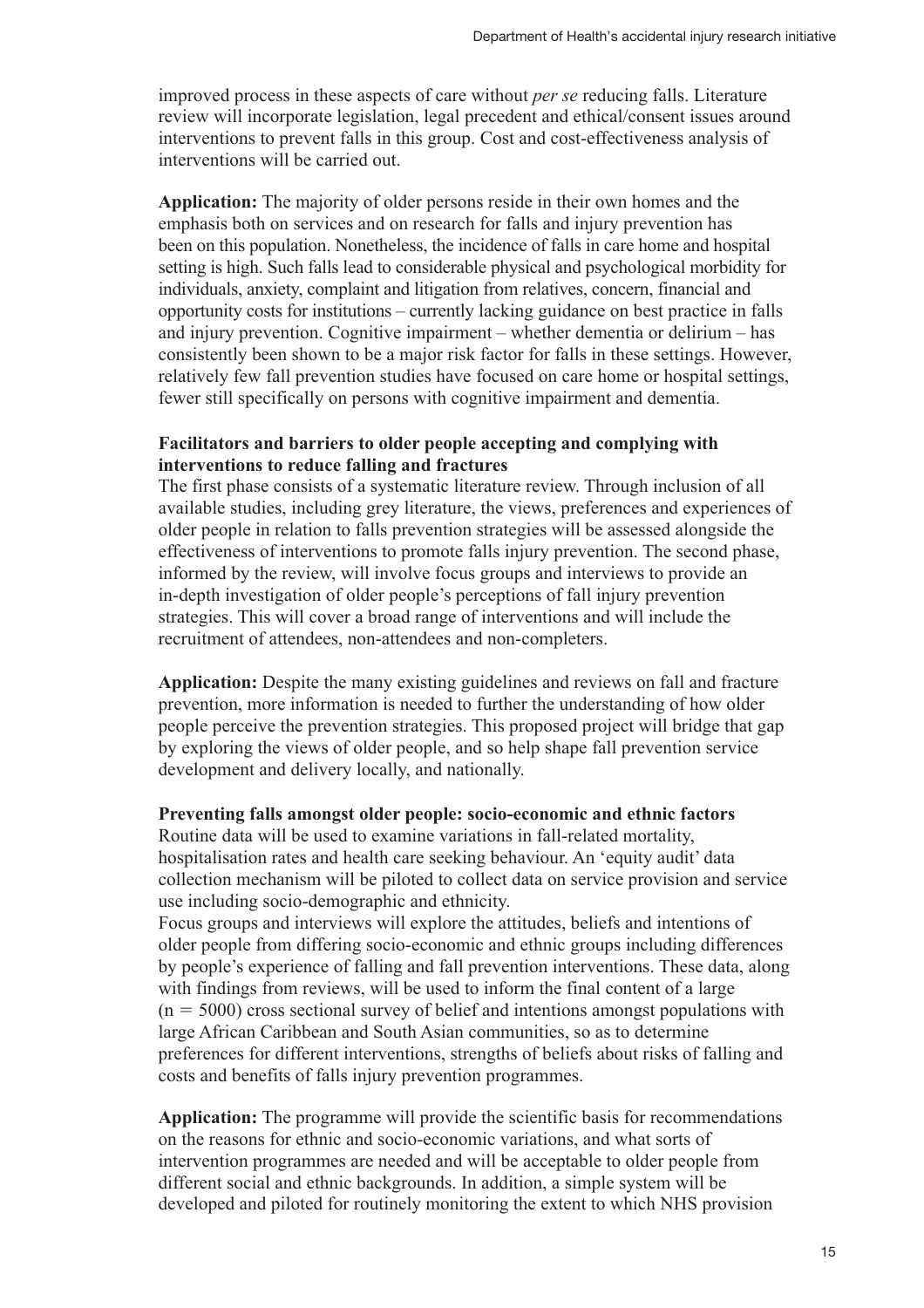and falls services is equitable and appropriate for people from different socioeconomic and ethnic groups.

### **STREAM 3 INFRASTRUCTURE**

#### **Estimating the costs and quality of life loss due to fractures**

Fractures are serious cause of morbidity and cost to society. Equally important is the health related quality life loss (HRQoL) due to hip and other fall related fractures. Cost and quality of life consequences will be ascertained of both fractures and falls in a primary care sample of women. These data will also allow a more detailed description of the costs and consequences of fractures.

Changes overtime in the quality of life of patients with and without a fracture/fall in terms of utility scores and psychometric measures will be estimated using a linear mixed model. Utility weights will be combined with patients survival data to estimate quality adjusted life years for individuals aged 70 years and over who have and have not had a fracture/fall. Primary cost data will be collected in a postal survey where patients will be asked about: treatment received, length of stay at hospital, length of stay at residential care/sheltered or nursing accommodation, and social services support. Resource use data will be combined with 2004 unit prices to obtain an updated estimate of the cost of treating hip, wrist, vertebral and other fractures.

**Application:** This research project aims to provide a more accurate estimate of the longer-term consequences of falls and fractures in terms of cost and changes in health related quality of life. This would aid the comparison of falls and fractures with other significant public health treats in England. The data produced from this project will help to inform future economic evaluations for both fracture and fall prevention programmes.

#### **The long term health and health care outcomes of accidental injury**

Six existing injury datasets will be re-examined. Five of these datasets were collected between 1988 and 1997, and include a total of 8,588 injured patients admitted to over 50 different hospitals. A sample of 1753 of these patients also had a follow-up morbidity assessment at 6 m. As well as re-assessing this cohort, we will follow-up a sample of patients in the Northern General Hospital, Sheffield, Major Trauma Outcome Study database who were injured since 1997.

The follow-up will include tracing at the NHS Central Registry to identify deaths and cause of death, and a postal questionnaire to survivors including the SF-36, EQ-5D, Post-Traumatic-Diagnostic-Scale, and an assessment of use of resources in the past year. A sample of 400 patients will have a disability assessment using the OPCS disability survey instrument.

**Application:** Preventive interventions need to be targeted as far as possible where they will achieve most benefit by focussing on accidents, injuries and patients which result in significant loss of life, quality of life, and costs. However, little is known about the relative health and health care burden of different types of accidents, patients and injuries. This research will address this gap, and enable accident prevention policy to focus clearly on areas where the biggest public health problems arise.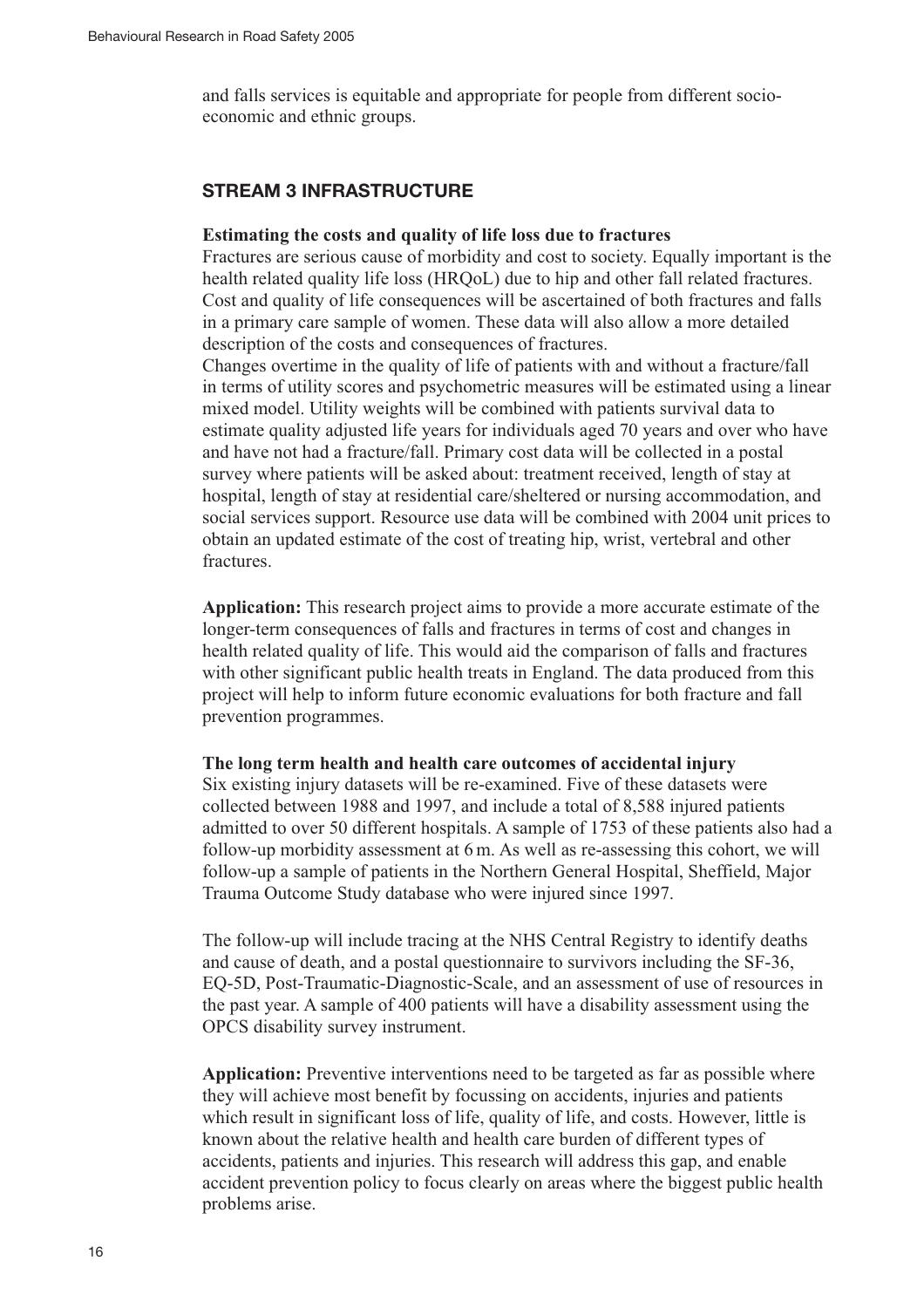# Programme wide project

### **Moving from observation to intervention to reduce inequalities in injury**

A considerable amount is known about factors which cause or precipitate injuries and also that many injury types show large socio-economic gradients. However, the research base on testing the effectiveness of injury prevention initiatives, and particularly in less affluent areas and individuals, is extremely scanty. Our knowledge of the impact of injuries on disability, quality of life and impact on wider society is also very limited.

The first project is a mixed methods study based around a cluster randomised trial in four areas of the UK. The basic area of analysis is the electoral ward with analysis identifying wards in deprived areas with particular high injury rates to vulnerable pedestrians (children and older people). Information on the number and distribution of injuries will be sent to councillors representing intervention wards and general information of child injury prevention to councillors from matched control wards. Outcomes being measured include the introduction of additional engineering and educational safety measures, and differences in attitudes and experiences.

The second project is a randomised controlled trial of the acceptability and effectiveness of installing thermostatic mixing valves in domestic properties to reduce hot water temperatures.

The third study is the UK Burden of Injury study, a multi-centred prospective study of 1320 people attending A & E or admitted to hospital with an injury. The study collects details on the nature and cause of the injury, pre-injury status and 1, 6 and 12 month follow-up, using standardised tools including EQ5D, HUI3, PedsQol and the Work Limitations Questionnaire. The data will then be modelled against regional and national A & E and inpatient datasets to estimate the UK burden of injuries.

**Application:** Children are a key focus, reflecting the Green Paper '*Every Child Matters*', but other vulnerable groups are also feature. The proposal is influenced by an evidence-based approach, derived from the HDA's Evidence Briefings and Cochrane Collaboration reviews. The consortium will encourage research capacity development in the field within their teams and in the dissemination of results.

The association of accidental injury with social deprivation permeates all projects. There is a dearth of well conducted trials in the field and this work includes two controlled trials, one relating to thermal and one to pedestrian injuries, injury types with the greatest socioeconomic mortality gradients. The trial contents: changing the environment within the home and an advocacy package designed for local councillors, all have relevance to the government-wide programme of '*Tackling health inequalities*'. The trials actively engage individuals, communities and professionals in intervention development.

The UK Burden of Injuries study will provide, for the first time, measures of the impact of injuries on individuals, the NHS, and wider society, subdivided by major cause of injury. These data will be extremely valuable in informing policy development relating to injury prevention across government departments.